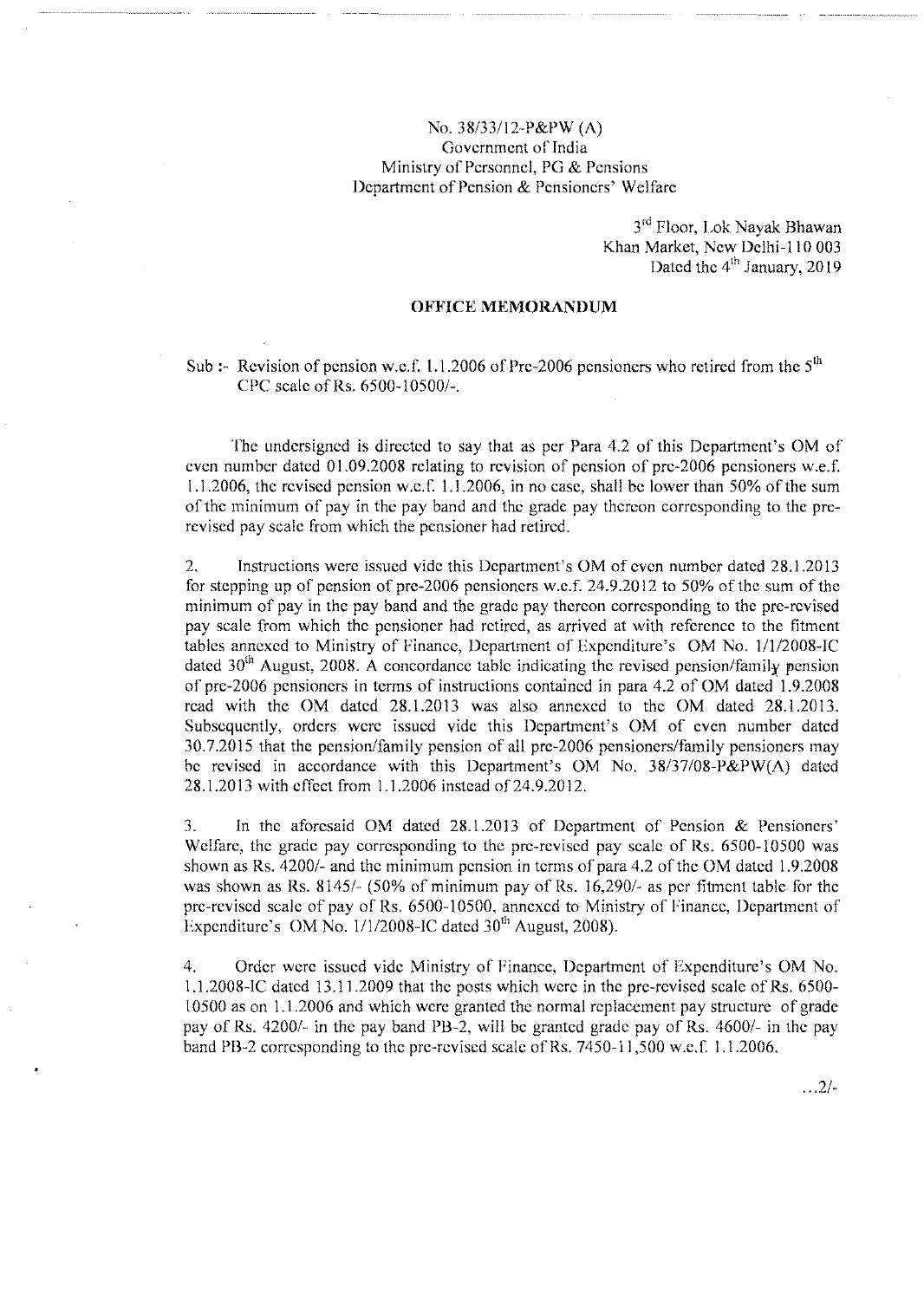$\omega_{\perp}^{\perp}$ 2  $\frac{1}{2}$ 

5. Representations have been received in this Department for extending the benefit of grade pay of Rs. 4600/- for revision of pension/family pension, w.e.f. 1.1.2006, in respect of Pre-2006 pensioners who retired/died in the  $5<sup>th</sup>$  CPC scale of Rs. 6500-10500/- or equivalent pay scale in the earlier Pay Commission periods. The matter regarding the amount of minimum pension/family pension in terms of para 4.2 of the O.M. dated 1.9.2008 in their case has been re-examined in the light of the orders issued by Ministry of Finance (Department of Expenditure) vide their OM No. l/l/08-IC dated 13.11.2009 and decisions of courts in certain cases. It has been observed that pay of all serving employees in the pre-revised pay scale of Rs. 6500-10500/- has been fixed w.e.f. 1.1.2006 in the grade pay ofRs. 4600/-. Therefore, the grade pay of Rs, 4600/- can be considered as the grade pay corresponding to the pre-revised pay scale of Rs. 6500-10500/-.

6. Accordingly, it has been decided that, for the purpose of revision of pension/family pension w.e.f. 1.1.2006 under para 4.2 of the O.M. dated 1.9.2008, the Grade Pay of Rs. 4600/- may be considered as the corresponding Grade pay in the case of pre-2006 pensioners who retired/died in the  $5<sup>th</sup>$  CPC scale of Rs. 6500-10500/- or equivalent pay scale in the earlier Pay Commissio periods,

7. In accordance with the provisions of Rule 7 of the CCS (Revised Pay) Rules, 2008, the pay corresponding to the pay of Rs. 6500/- in the pre-revised pay scale of Rs. 6500-10500/- would be Rs. 12090/- in the PB-2. After adding the grade pay of Rs. 4600/-, the pay in the Pay Band  $\pm$ Grade Pay corresponding to the pay of Rs. 6500/- in the pre-revised pay scale of Rs. 6500-10500 would be Rs. 16690/- (12090+4600). Accordingly, the revised pension w.e.f. 1.1.2006 in terms of para 4.2 of OM dated 1.9.2008, for the pre-2006 pensioners who retired from the pay scale of Rs. 6500-10500/- in the 5<sup>th</sup> CPC or equivalent pay scales in the earlier Pay Commissions would be Rs. 8345/-. Accordingly the entries at serial number 13 in the annexure of this Department's OM No.  $38/37/08-P\&PW(A)$  dated  $28.1.2013$  may be substituted by the entries shown in the<sub>1</sub> statement annexed to this O.M.

8. As provided in this Department's OM dated 28.1.2013, in case the consolidated pension/family pension calculated as per para 4.1 of this Department's OM No. 38/37/08- P&PW(A) dated 1.9.2008 is higher than the pension/family pension calculated in the manner indicated above, the same (higher consolidated pension/family pension) will continue to be treated as basic pension/family pension.

9. In their application to the persons belonging to the India Audit and Accounts Department, these orders are issued in consultation with the comptroller and Auditor General of India.

10. All the Ministries/Departments are requested to bring the contents of these orders to the notice of Controller of Accounts/Pay and Accounts Officers and Attached and subordinate Offices under them. They are also requested to revise the pension of the affected pre-2006 pensioners in accordance with the instructions contained in this O.M. on a top priority basis.

11. Hindi version will follow.

(Hariit Sfreh) Director

To

All Ministries/Departments of Government of India as per mailing list.